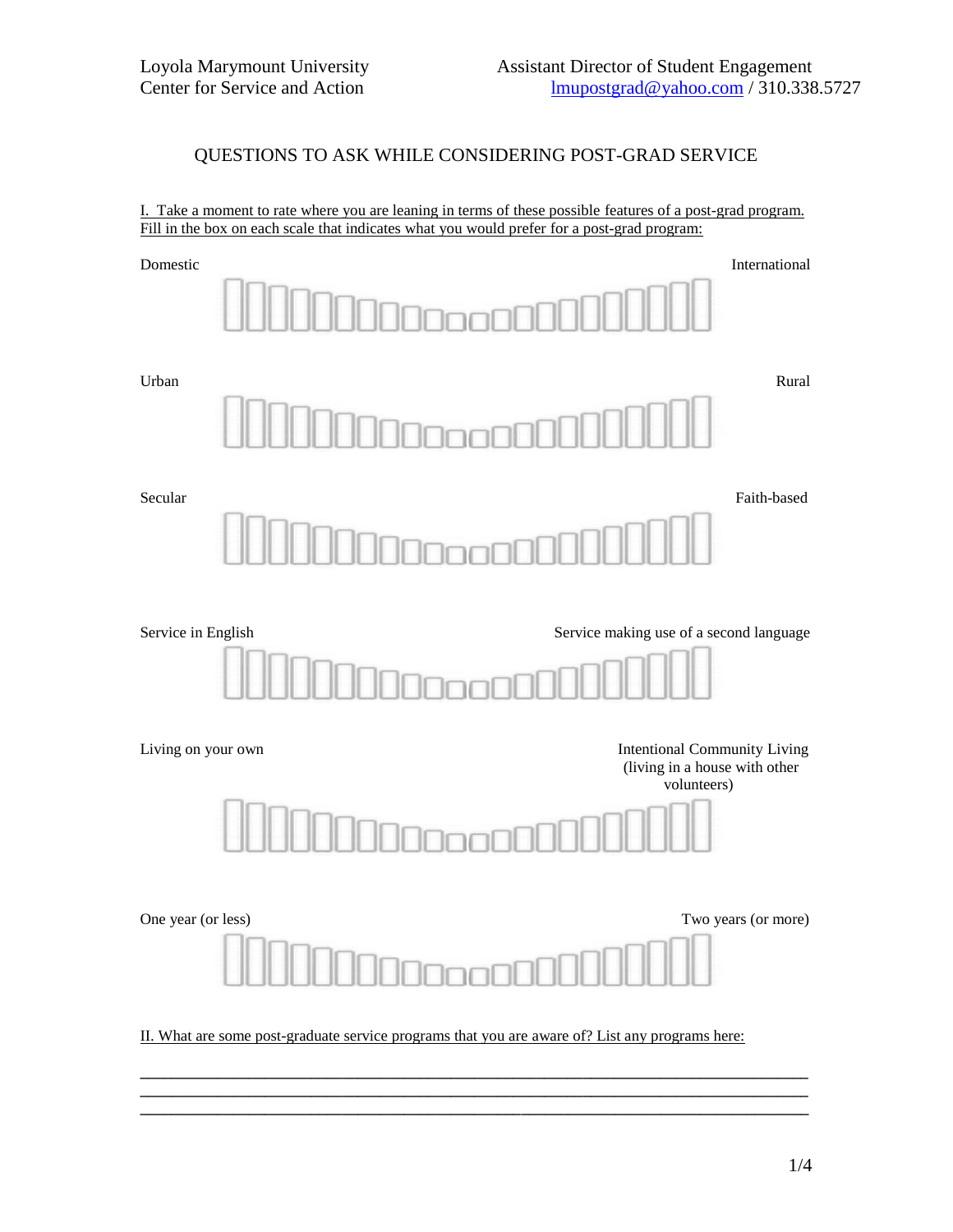III. Here are some questions about you to consider. It may be helpful to write down your answers to these questions and any other thoughts you have.

Is there a particular region of the world or in the US that interests you?

Are you interested in benefitting academically from your post-grad experience (there are many programs such as PLACE Corps, that include a Masters degree in Education)?

Programs vary in regard to financial assistance. What kind of financial assistance would you require? Do you have student loans that you would need to be able to be deferred? (Educational loans are able to be deferred.) Would you like a program that makes you eligible for the AmeriCorps Educational Award (\$5,645) that can be used to pay for educational costs towards graduate school, educational training, and student loans? (Award money is dispersed after successfully completing a term of service for qualified domestic programs.)

Would you need a program to offer you health insurance?

Would you need a program to offer you a modest stipend? Full salary? (For instance, some programs provide about \$100 per month, while programs such as ACE and PLACE amount to \$1,000 per month or more.)

Are you interested in living with other local volunteers or would you rather live on your own (some programs provide increased stipends if one does not live in community).

Would you be comfortable participating in a program's fundraising efforts if asked? (Some programs ask you to raise funds. Typically if a program requires fundraising, it will be \$500 for a domestic program and \$3000 for an international program.) Domestic fundraising is not a common expectation but generally is required for international programs.

Is diversity (in life stage, age, religion, race, nationality) important to you? Or are you comfortable with a program where many people would come from a background like yours?

What is your comfort level with being in areas of service that might be considered dangerous? To what extent would you consider living in a place of political unrest or conflict? How much do you know about the security situations of places you might be considering?

Can you afford to be away from friends and family during your period of service? (Some international programs don't allow for visits home.) Would you like to stay close to home? How would a post-grad experience affect your relationships? With your partner? With your family?

How much work would be needed to gain your family's acceptance of the idea? (If family approval presents a challenge, see the Center for Service and Action's guide entitled "Helping Your Family Get on Board with Your Post-Grad Plans.")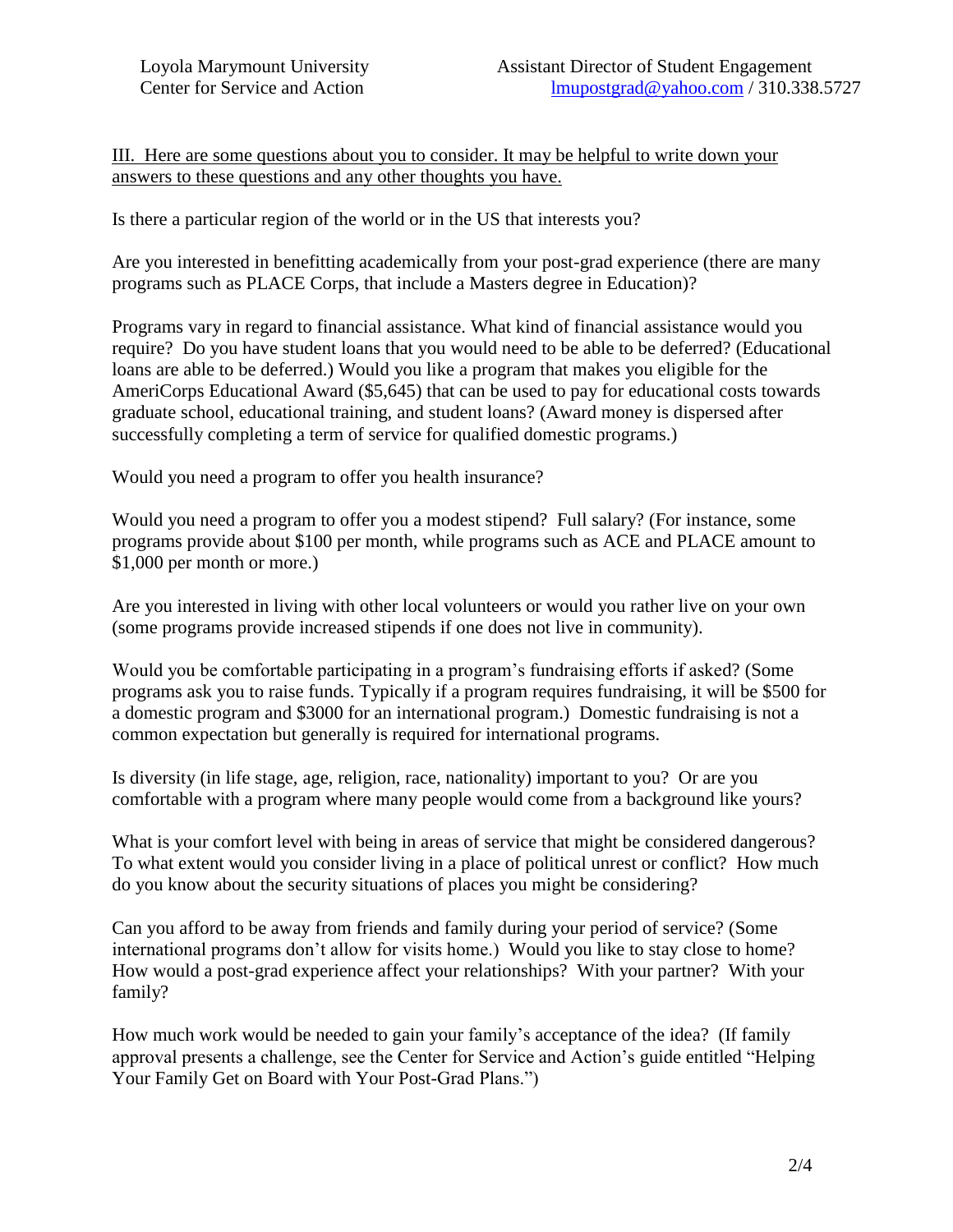What are your personal values? What sorts of philosophical emphases would you be excited about seeing in a program? Community? Spirituality? Social justice? Simple living? Professionalism?

How large or small would you like the program? (Programs can range from only a couple of volunteers to hundreds of volunteers placed world-wide.)

What types of service interest you? Ideas: Advocacy, Business, Community Organizing, Ecological Work, Healthcare, Homeless Services, Prison Work, Domestic Violence, Family Services, Legal Aid, Youth Work, Parish Ministries, Peace and Justice, Elderly Outreach, Teaching, Refugee Resettlement, Counseling, Volunteer Coordination, Construction, Working with a Specific Population:

How will a post-grad experience affect your career plans and goals? What would be some of the benefits and costs in terms of your future?

What are your strongest motivators for considering post-grad service? (Write them down! Review your list.) Do you have a genuine interest to learn? Are you trying to avoid something?

What other options are you considering regarding your time beyond LMU?

How many post-graduate programs are you considering applying to?

Where do you feel you are most needed? What are you being called to do? (An aphorism that helps many students think about this question is: "Go where your greatest gift/joy meets the world's greatest need.") What most excites you? What are your greatest concerns?

## IV. Here are some questions about the programs you're considering:

Do you qualify for the program? Does the program require you to be of a certain age, education level, professional-experience level, or service-experience level?

What is the mission or philosophy of the program? For instance, if direct service is important to you, is it fundamental to the program? How well do the values of the program match your personal values? Is the program something that you can support without serious moral reservations?

What does the program require in terms of time? When would it start and end? What happens if there is a need to leave the program early? Is there time off? Is there the possibility to travel (as needs for you to do so arise), as in a family emergency, wedding, or interview for a graduate program, etc.?

Are you familiar with the events and dates that will be important in the application process? When is the orientation (if there is one)?

Where does the program operate? Where are its service placements? Do you have a choice regarding where you are placed? Is there a job description?

Where would you live? Is it an intentional community? How structured is it?